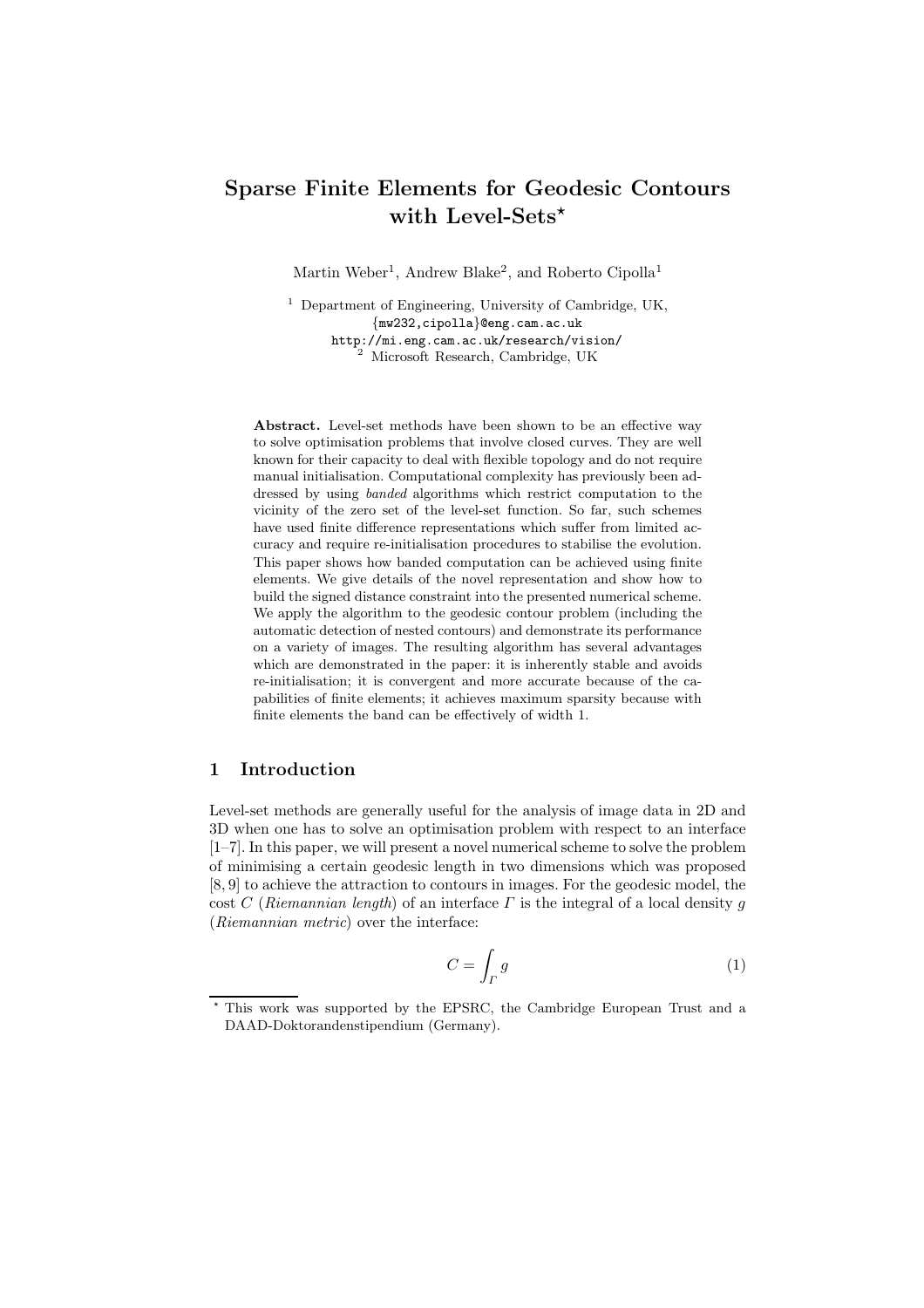where the standard Lebesgue measure is used to integrate the scalar function g over the set  $\Gamma$ . Differential minimisation of  $C$  leads to a *gradient descent* scheme.

Level-set methods [1] introduce a level-set function<sup>3</sup>  $\phi$  to represent the interface  $\Gamma$  implicitly as the zero level-set:  $\Gamma := \phi^{-1}(0)$ . The implicit representation links  $\phi$  (as the introduced *analytic entity*) with the *geometric entity*  $\Gamma: \phi \mapsto \Gamma(\phi)$ and allows for changes in the topology during the evolution. Furthermore, it was pointed out [10] that this relationship can be made one-to-one by imposing the signed distance constraint. The conceptual advantage is then that  $\phi$  is (up to a sign) uniquely determined by Γ and that one can also write  $\Gamma \mapsto \phi(\Gamma)$ . In this way  $\phi$  gets the intrinsic geometric meaning as the distance function for  $\Gamma$ .

### 1.1 Differential minimisation and level-set evolution

For the evolution, one introduces an evolution parameter  $t \in R$  and  $\phi$  becomes  $time^4$  dependent. One starts with an initial function  $\phi(0,.)$  and prescribes an evolution  $\phi(t,.)$  that tends towards local minima of the cost C using gradient descent. In the level-set formulation, the gradient descent is expressed in the evolution equation, a *partial differential equation* (PDE):

$$
\frac{d\phi}{dt} = \beta \tag{2}
$$

where, at the interface  $\Gamma$ ,  $\beta$  is the differential of the cost<sup>5</sup>:  $\beta|_{\Gamma} := -\frac{\delta C}{\delta \phi}$  and is defined globally as in [10] to maintain the signed distance constraint. The signed distance constraint is well known for its desirable conceptual and numerical properties [10]. Where  $\phi$  is differentiable, we have  $|\nabla \phi(x)| = 1$  and, for  $x \in \Gamma$ , one has particularly simple expressions for the curve's normal  $N(x) = \nabla \phi(x) \in S^1$ and curvature  $\kappa(x) = \nabla^2 \phi(x) \in \mathbb{R}$ .

### 1.2 Previous numerical problems of evolving level-sets

In the following, u denotes the numerical representation of the level-set function  $\phi$ . There are two major issues in the numerical implementation of the PDE (2): one is efficiency and the other is stability. Potential inefficiency arises from the need to maintain an entire (2D) function u in order simply to obtain the curve  $\Gamma$ . "Banded" schemes have been suggested  $[11, 2, 12]$  which restrict computations to the immediate neighbourhood of  $\Gamma$ . Because the interface  $\Gamma$  can leave the band, those schemes require an the algorithm to extend the sparse representation  $u$  as signed distance map. However, the extension outside the current band is only consistent if the signed distance property is preserved by the evolution [10].

The implementation of the evolution (2) on a grid of pixels in finite difference schemes [1, 11, 2, 3] results in a stability problem, illustrated by the bunching of levels in Figure 1. Although the signed distance constraint used by Gomes and

 $3\phi$  is a continuous, real valued function

 $^4$  One refers to the parameter  $t$  as  $\it time$  although it is not related to physical time.

<sup>&</sup>lt;sup>5</sup>  $\frac{\delta}{\delta \phi}$  denotes variational differentiation and  $\beta|_{\Gamma}$  is detailed in (18) for the cost (1).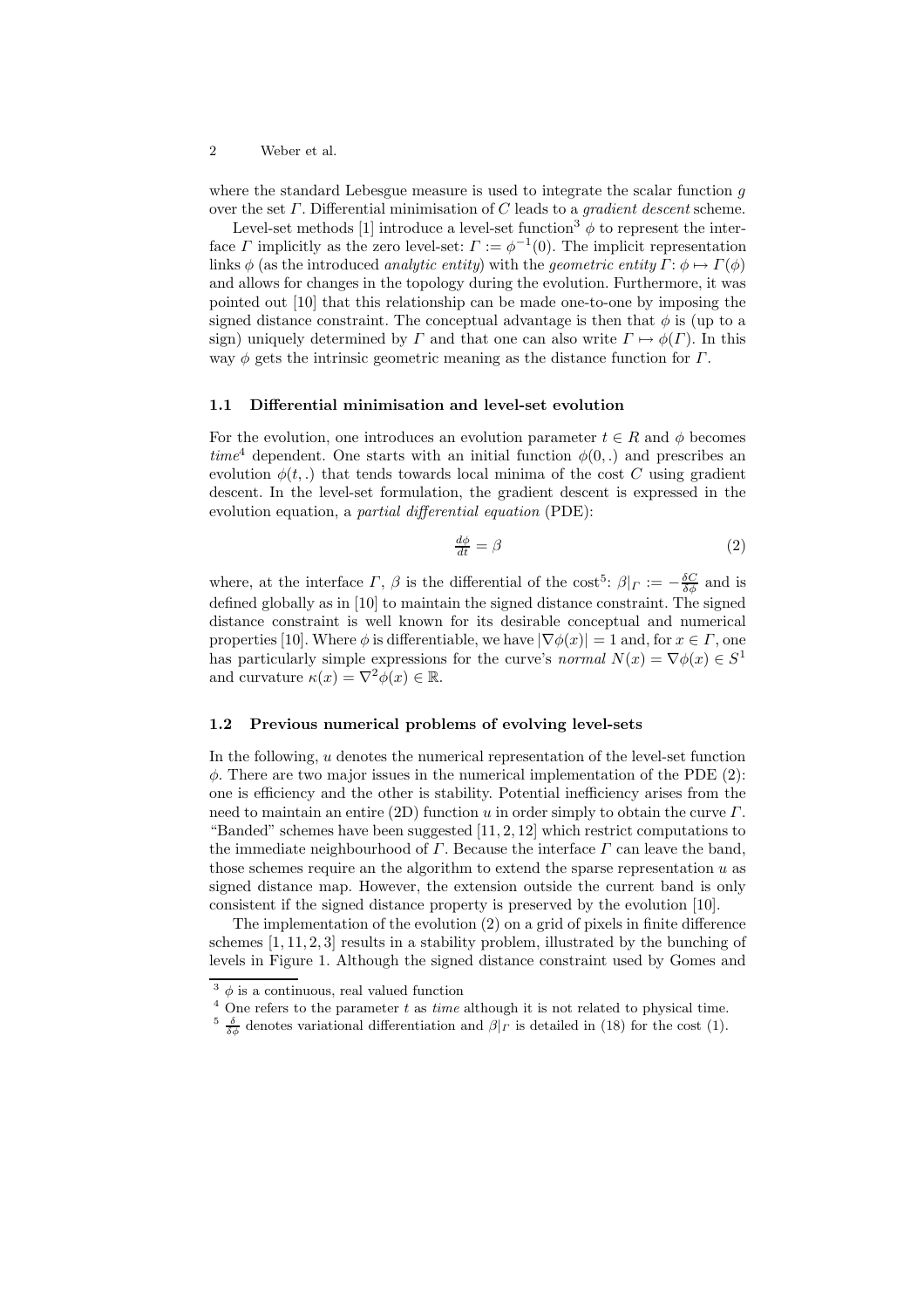Faugeras [10] maintains the equal spacing of levels in principle, the numerical implementation (discretisation and finite numerical accuracy) still causes a drift which eventually destroys the equal spacing. The bunching of levels destabilises the evolution and affects the convergence. Therefore, previous methods required a separate re-initialisation procedure in order to restore the signed distance property. One also needs to select a suitable frequency for invoking the re-initialisation procedure to maintain stability of the evolution.



Fig. 1. Finite element approach has better stability: The figure compares three different geodesic contour implementations. The initial shape is a square  $(18 \times 18 \text{ pixels})$  and the target shape is a discrete circle (shaded pixels). The zerolevel is indicated as a dark line in each case and neighbouring levels are drawn with a level spacing of 0.5 pixel units. (a) initialisation by a rectangle. The following images display the propagation of the level sets when a time step of  $\Delta t = 0.1$  is used to evolve the level-set function to  $t = 20$ . (b) The Hamilton-Jacobi evolution [2] causes a bunching of levels which destabilises the evolution and requires a separate re-initialisation procedure. (c) The signed distance evolution [10] in grid representation improves the stability but still has a slow drift from the signed distance property which also requires a re-initialisation procedure. (d) Novel sparse finite element evolution maintains the signed distance constraint indefinitely, with no need for re-initialisation.

### 1.3 Novel numerical solution: the sparse finite element approach

In this paper, we solve the problems of efficiency and stability by proposing a novel scheme that uses finite elements  $[13, 14]$  to represent and evolve u. Finite elements have been used before in the context of level-set methods: in [15] a finite element scheme is used to represent temperature changes along an interface, while the interface itself is evolved using a finite difference scheme. Preußer and Rumpf [16] work with 3D cubical elements (of mixed polynomial degree) and evolve all levels in the computational domain. Our method introduces a sparse simplicial element representation and combines a weak form of the geodesic evolution equation with the inbuilt preservation of the signed distance constraint:

– The band is represented as a simplicial complex, over which simplices are continually added and deleted, in a fashion which is integrated and harmonious with the differential evolution of u. No mode switching is required to deal with the interface  $\Gamma$  falling out of the band.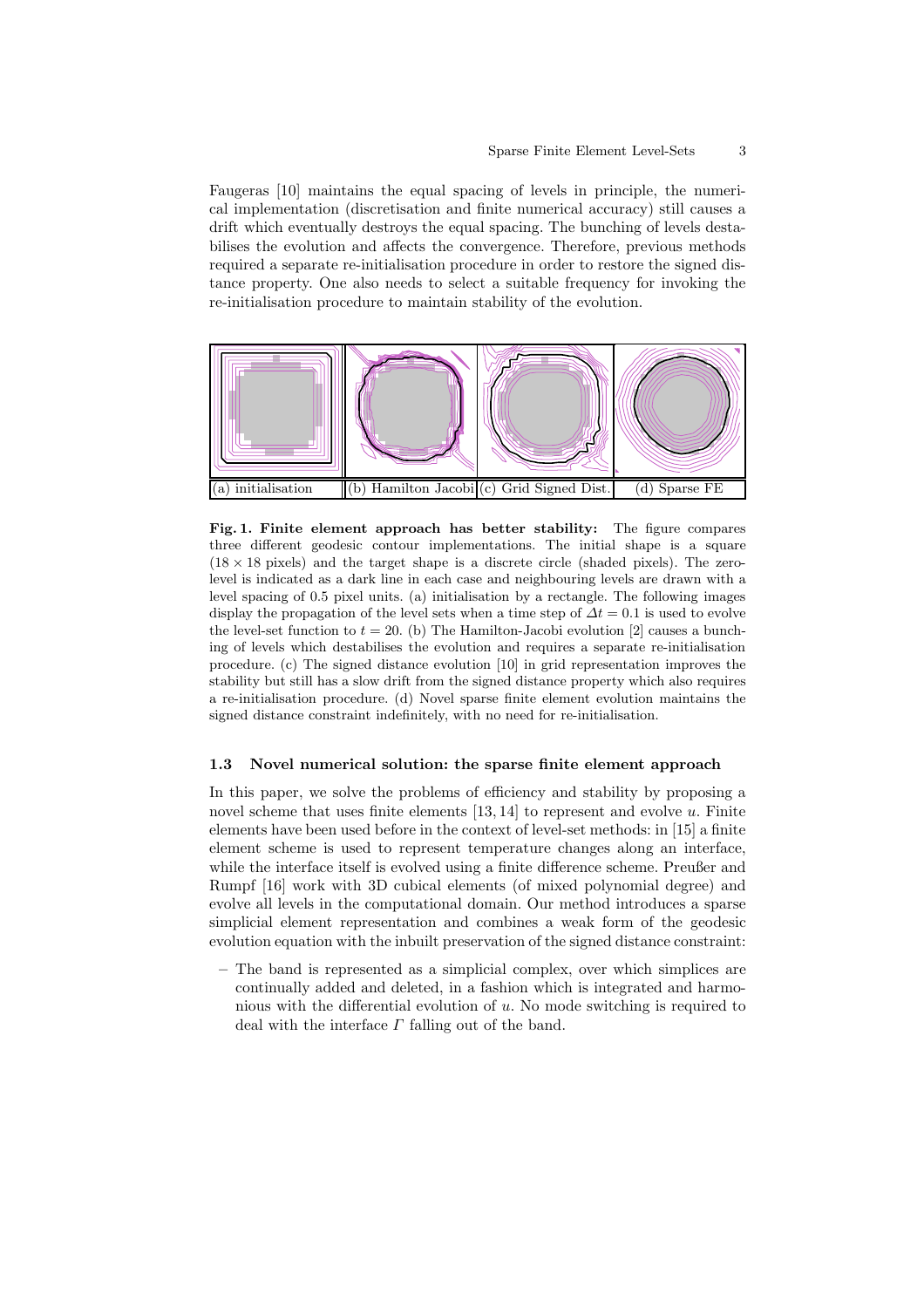- 4 Weber et al.
	- The simplicial representation of the band allows it to have minimal width, resulting in enhanced efficiency. Derivatives are treated by our weak formulation with no need for conditional operators. As a consequence, no second order derivatives of the level-set function have to be computed explicitly.
	- $-$  With finite elements, the function u is defined everywhere, not just at grid locations, and sub-grid accuracy is particularly straightforward.
	- The signed distance constraint is maintained actively in a stable, convergent fashion, even over indefinite periods of time. This results in an algorithm which is demonstrably more stable (Figure 1) and more accurate (Figure 2) than previous approaches [2, 10].



Fig. 2. Superior accuracy: The diagram shows deviations of the detected interface from the unit disc. The unit disc is used as target shape of the geodesic evolution (see Figure 1). The diagram shows the deviations (vertical-axis) between the result of the level-set evolution and the target shape when the pixel resolution is varied (horizontalaxis). The lines in the diagram correspond to the Hamilton-Jacobi scheme and the novel method presented in this paper. The new method clearly performs better. The increase in deviation for the grid method on the right is caused by numerical instabilities that occur when no re-initialisation is used.

# 2 Efficient representation with 'banded' finite elements

The new numerical representation  $u$  consists of a *global* and a *local* component:

- The local component inside each element is a polynomial in  $d = 2$  variables which prescribes the location of the zero level-set inside the element.
- The global component, the 'band', is a simplicial complex that consists of the minimal set of elements that contain the zero level-set (Figure 3). We refer to elements that are members of the complex as being active. The representation differs from standard finite element representationsin that the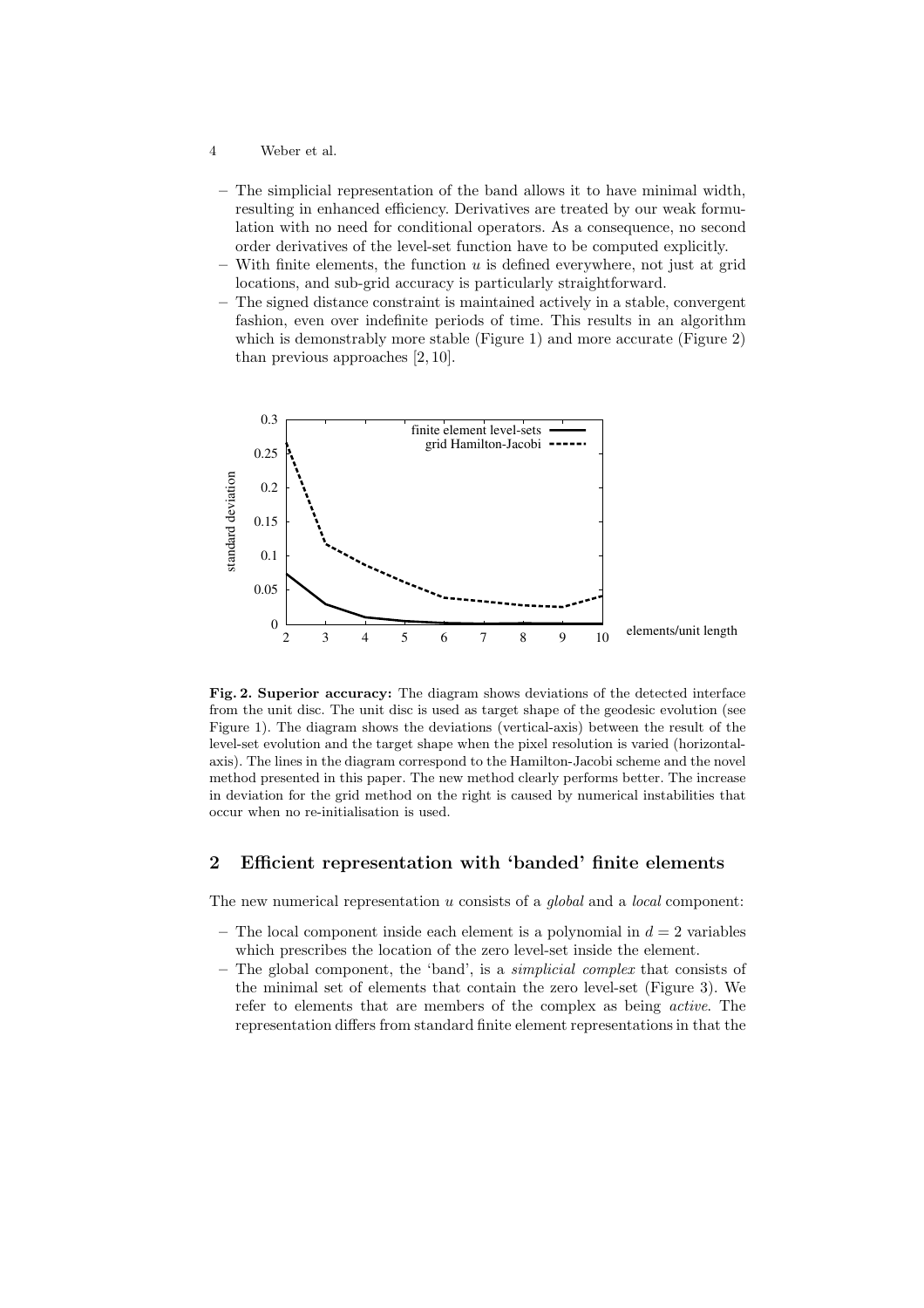complex is sparse and in that it has to be changed dynamically to maintain the containment property for the evolving interface  $\Gamma$ .

### 2.1 Local representation: element polynomial

Following standard methods found in finite element methods [13, 14], we use the standard d-simplex to represent u locally as a polynomial of fixed degree  $p$  in d dimensions. The standard simplex  $T_0^d$  is defined to be the convex hull of the standard Euclidean basis vectors  $b_1, b_2, ..., b_d \in \mathbb{R}^d$  and the origin  $b_0 = 0$ . In  $d = 2$ dimensions, the standard simplex is simply a triangle as in Figure 3. We adopt



Fig. 3. Sparse representation (2D): Inside each simplex, the level-set function  $u$ is defined by the values of the nodes. (a) shows the location of nodes within a first order element and in (b) for a second order element. (c) For the global representation, the plane is partitioned into standard simplices (shaded lightly) and computations are restricted to the active complex  $A$  (shaded darker) which consists of the minimal set of elements that contain the zero level-set (in this example a circle).

the following terminology from finite element methods [13, 14]:

- a node is a location  $p_i \n∈ T_0^d$  together with a real value and we position the nodes as indicated in Figure 3 on the grid  $\frac{1}{p}\mathbb{Z}^d$ .
- the nodal basis function  $e_i$  associated with node i is the unique [13] polynomial of degree p that evaluates at the nodes to:  $\forall j \ e_i(p_j) = \delta_{ij}$ .
- u is a linear combination of the nodal basis functions:  $u = \sum_i \mathbf{u}_i e_i$ .

The fact that integration is a linear operation will enable us to express all occurring integrals  $(9)$ , $(11)$  as linear combinations of a few integral constants  $(15)$ , $(20)$ .

### 2.2 Global representation: active simplicial complex

Our global representation of the functional  $u$  consists of the active complex  $\mathcal A$ covering the area  $\Omega$ . Each  $d$  – simplex of the complex is mapped to a standard element and defines in this way a global functional  $u$  on the area  $\Omega$ . By the sharing of nodes, we obtain a global functional that is automatically continuous<sup>6</sup>.

 $6$  This is a significant advantage over representations that do not enforce continuity (like for instance the surfel representation used in [17]).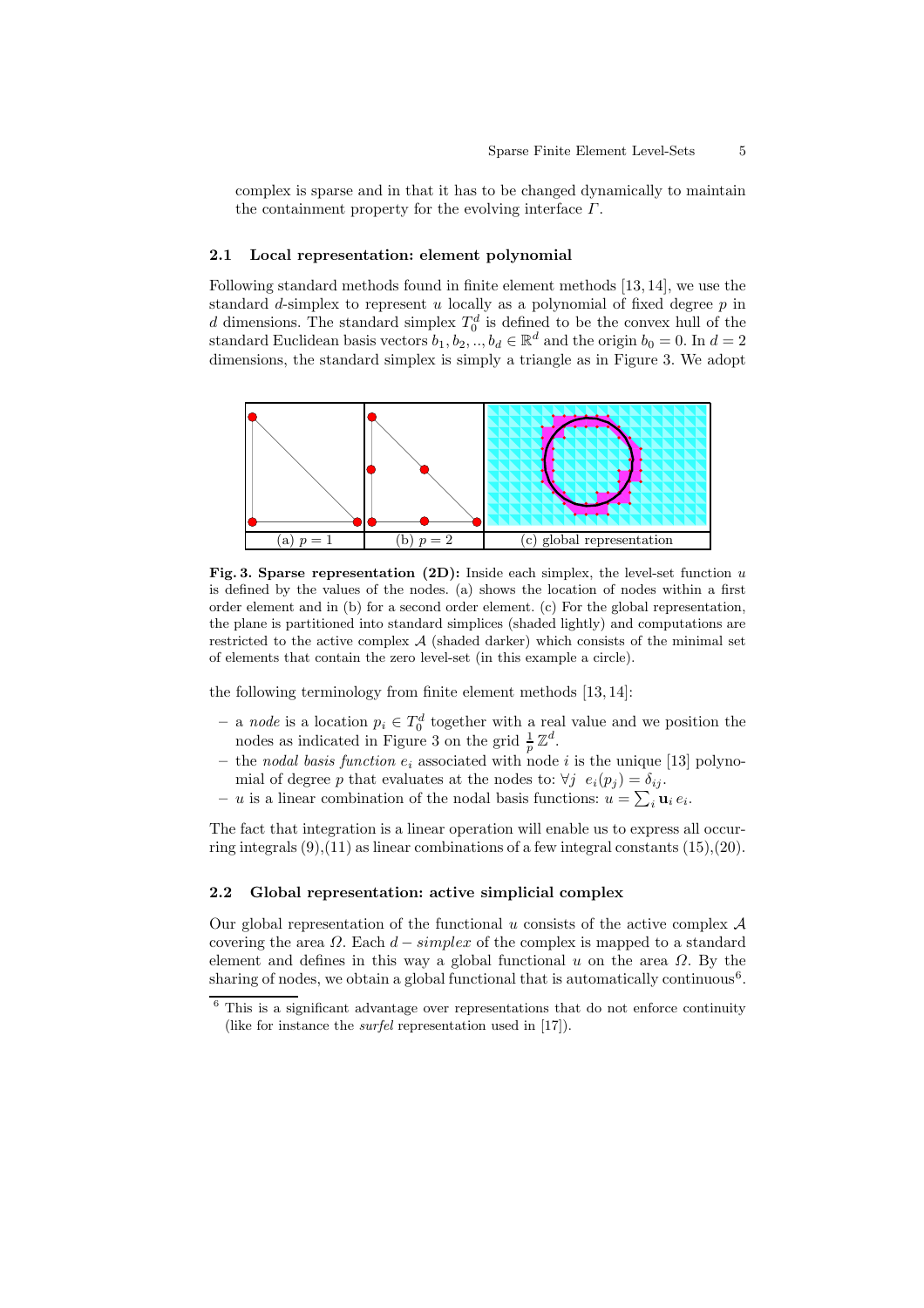We restrict our current exposition of global representations to the 2-dimensional case. Note however, that our formulation is equally applicable for hyper-surfaces of higher dimensions (e.g. in the 3D case, one can partition the space by choosing the *Delaunay tetrahedrisation* [18] of the node set  $\mathbb{Z}^3 \cup \left( (\frac{1}{2}, \frac{1}{2}, \frac{1}{2})^{\top} + \mathbb{Z}^3 \right)$  where all tetrahedrons are of the same type). In 2D, a rectangular area (e.g. the image plane) can be partitioned using standard simplices as illustrated in Figure  $3(c)$ .

# 3 Stable dynamics to evolve the novel representation

Having defined the efficient numerical representation of  $u$ , we now show how a stable evolution can be defined which is at the heart of our method. In order to avoid re-initialisation procedures, we integrate the signed distance property into the evolution equations by introducing an error functional  $r$  which penalises deviations from the desired interface motion  $\beta|_{\Gamma}$  as well as deviations from the signed distance property. The evolution algorithm then minimises this functional.

### 3.1 Components of the evolution equations

Firstly, unlike [10], we express the signed distance constraint in the following form:

$$
(\nabla_x u)^2 - 1 = 0 \tag{3}
$$

Secondly, the desire to move the interface at a normal speed  $\beta|_r$  simply implies

$$
u_t|_{\Gamma} = \beta_{\Gamma} \tag{4}
$$

for the update of u by  $(2)$ . We consider interface motion of the general form  $[2]$ 

$$
\beta|_{\Gamma}(t, x, N, \kappa) \tag{5}
$$

which involves *external forces* by the dependence on  $x \in \mathbb{R}^d$  and  $t \in \mathbb{R}$  as well as the *intrinsic quantities* orientation N and curvature  $\kappa$ . Note that this means that  $\beta|_{\Gamma}$  depends on the 2<sup>nd</sup> derivative of u and that we have  $\beta|_{\Gamma}(t, x, N, \kappa) =$  $\beta|_{\Gamma}(t, x, \nabla u, \nabla^2 u)$  due to the signed distance constraint. In this paper we apply the general method to the geodesic problem (1) for which  $\beta|_{\Gamma}$  is given by (18).

#### 3.2 Discrete dynamics

Now the evolution of the level-set function is set-up in discrete space and time, in terms of the displacement v of the function u over a time-step  $\Delta t$ :

$$
u(t + \Delta t, .) = u(t, .) + v(t, .). \tag{6}
$$

Here  $v$  is represented over the finite element basis, in the same way as  $u$  is, and represents displacement for a time  $\Delta t$  at velocity  $\beta$ :

$$
v = \Delta t \ \beta(u+v) \tag{7}
$$

where we have chosen to evaluate  $\beta$  at  $u+v$  (instead of u in the explicit scheme) to obtain an implicit scheme [19] which does not limit the magnitude of  $\Delta t$ .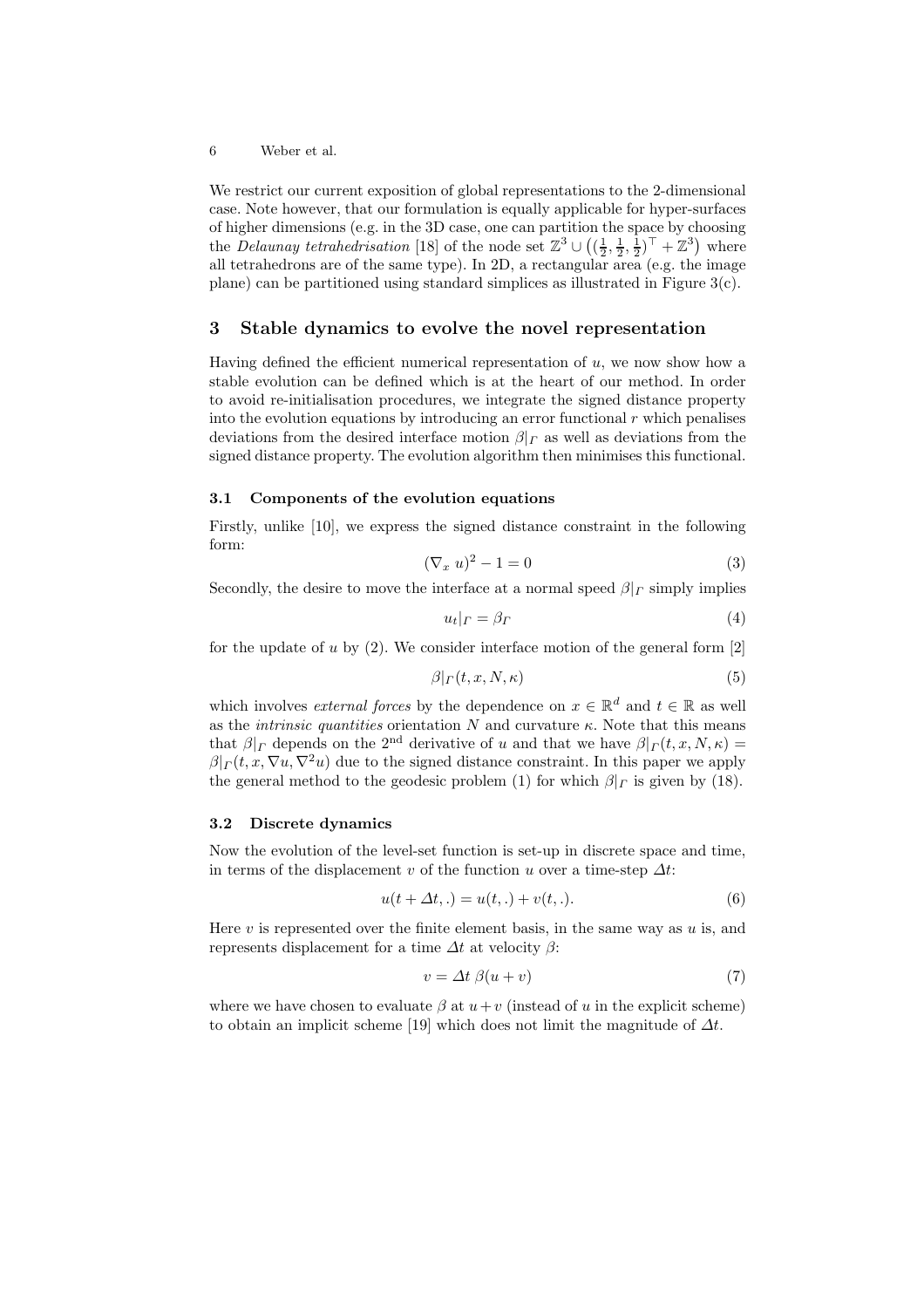#### 3.3 Weak formulation of evolution dynamics

Inspired by the Petrov-Galekin formulation [13, 14] used in finite element methods, we employ a *weak formulation* of  $(3)$  and  $(4)$  with the following advantages:

- It allows us to measure and use the constraint equations for the entire active area  $\Omega$ , and not just at discrete, sampled locations [10].
- It allows for curvature dependent interface motion (5) even in the case of first order elements  $(p = 1)$  by the use of Green's theorem.
- It gives an appropriate regularisation of derivative operators without the need of switch-operators found in grid representations [2, 10].

In the Petrov-Galekin form, one uses the nodal basis functions  $e_i$  i  $\in \{1, ..., n\}$ as test functions to measure deviations from the desired evolution properties (3) and (4). First, the signed distance equation (3) becomes a set of equations:

$$
z_1^i = 0, \text{ for } i = 1, ..., n
$$
 (8)

where

where

$$
z_1^i := \int_{\Omega} \left( (\nabla u + \nabla v)^2 - 1 \right) e_i.
$$
 (9)

Secondly, the velocity law (7) is expressed as

$$
z_2^i = 0, \text{ for } i = 1, \dots, n
$$
 (10)

$$
z_2^i := \int_{\Omega} \left( v - \Delta t \beta \right) e_i. \tag{11}
$$

We now introduce<sup>7</sup> an optimisation problem to determine the update of the level-set function which minimises deviations from (8) and (10).

#### 3.4 Level-set update equations as optimisation problem

The two sets of equations (9) and (11) represent an overdetermined system of  $2n$ equations in  $n$  unknowns. We measure the deviations in the following functional:

$$
r^2 := |z_1|^2 + \alpha^2 |z_2|^2,\tag{12}
$$

where  $z_1 = (z_1^1, \ldots, z_1^n)^\top$  and similarly for  $z_2$ , and  $\alpha \in \mathbb{R}_+$  is an arbitrary positive constant that balances the competing terms in the optimisation problem.

The functional can be written compactly by expressing  $z_1^i$  and  $z_2^i$  in terms of the node values  $\mathbf{v} = (v_1, \dots, v_n)^\top$  for the displacement v, and similarly for u:

$$
z_1^i = \mathbf{u}^\top Q^i \mathbf{u} - k^i + 2\mathbf{u}^\top Q^i \mathbf{v} + h_i(\mathbf{v})
$$
\n(13)

$$
z_2^i = P^i \mathbf{v} - \Delta t \int_{\Omega} e_i \beta \tag{14}
$$

The optimisation problem introduced here is not to be confused with the optimisation problem (1) that gives rise to the differential evolution  $\beta|_{\Gamma}$  in the first place.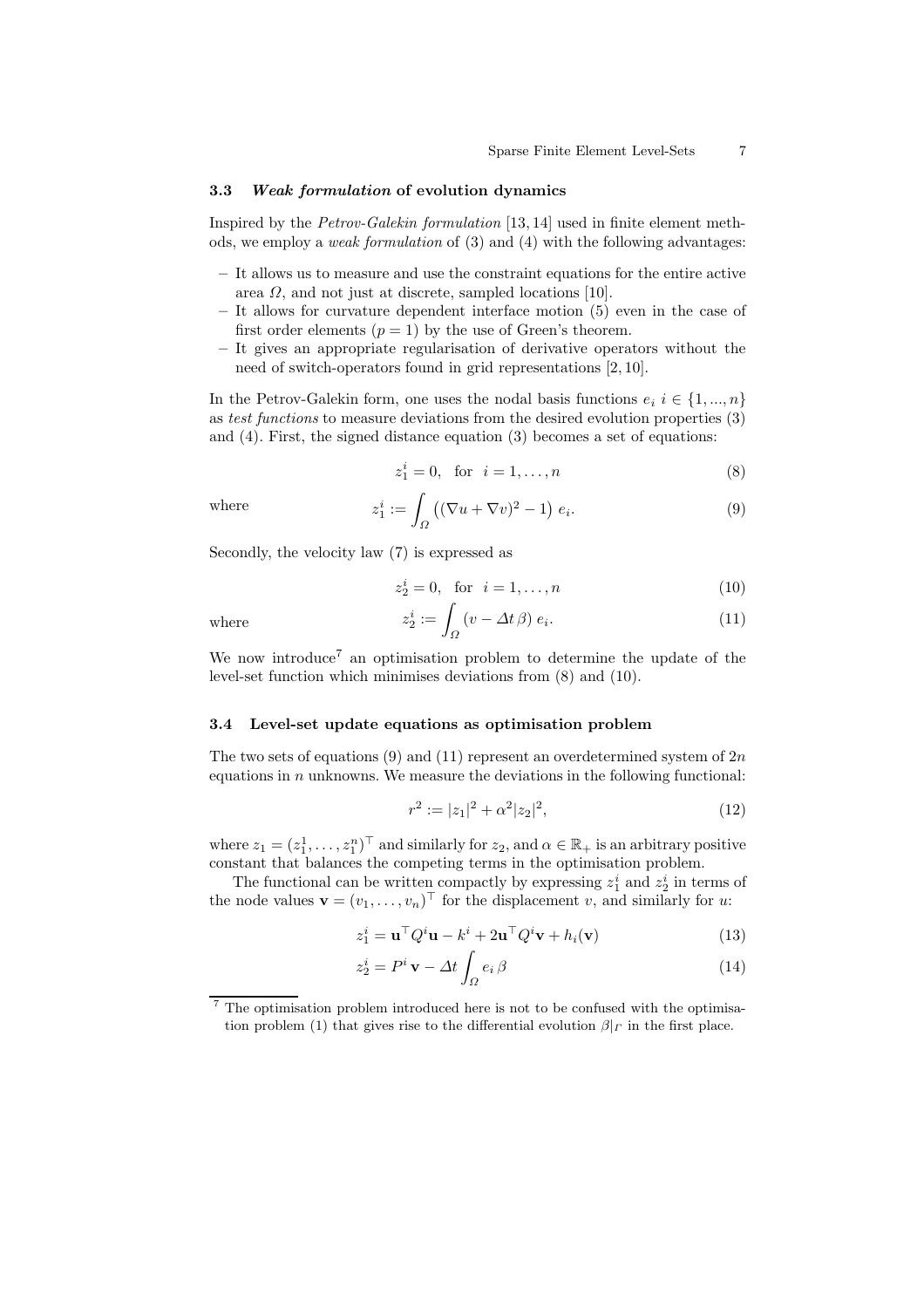where  $h_i(\mathbf{v}) := \mathbf{v}^\top Q^i \mathbf{v}$  and where constants  $k, P, Q$  are defined as:

$$
k^{i} := \int_{\Omega} e_{i}, \quad P_{ab} := \int_{\Omega} e_{a} e_{b}, \quad Q_{ab}^{i} := \int_{\Omega} \langle \nabla e_{a}, \nabla e_{b} \rangle e_{i} \tag{15}
$$

The quantities  $(k, P, Q)$  can be pre-computed analytically, and stored as constants. Note that the deviation  $z_1$  is almost affine in the unknown speed v since the  $h_i(\mathbf{v})$  are small, provided u approximates the signed distance property and if the time step  $\Delta t$  is sufficiently small. In that case (13) can be linearised, ignoring h, by replacing  $z_1^i$  by  $\tilde{z}_1^i = \mathbf{u}^\top Q^i \mathbf{u} - k^i + 2\mathbf{u}^\top Q^i \mathbf{v}$ . We solve the linear least-square problem numerically by using the *conjugate gradient method* [20]. We exploit the sparsity over the computational grid which allows the linear simultaneous equations to be expressed in banded form over the nodal basis. Using the banded form, we solve for **v** in  $\mathcal{O}(n)$  where *n* denotes the number of nodes and is proportional to the length of the interface in element units.

#### 3.5 How the global evolution ensures the containment property

For our method to be viable, we require to detect changes in the active complex A efficiently. The new method is outlined in Algorithm 1. After each local evolution (lines 2-4 of evolve), we adjust the active complex by adding and removing elements (lines 5-14 of evolve) to ensure that it contains the current interface  $\Gamma$  and that it is minimal with that property. The initialisation of neighbouring elements is well defined; this is the case because although we restrict the numerical representation to the sparse complex,  $u$  is indeed defined globally by the signed distance constraint. This justifies the use of the extrapolation procedure in  $\text{active}($ ). Extrapolation<sup>8</sup> is natural since u is represented in full functional form and does not require any separate interpolation mechanism for evaluation.

The maintenance of  $A$  (activation and removal of elements) is performed efficiently in evolve by looking at the edges of the complex. Note that the levelset function along an edge is a polynomial of degree  $p$  and that it is determined by the  $p + 1$  nodes located along the edge [13]. Hence, the problem of deciding where  $A$  needs modification reduces to the problem of finding the roots of the edge-polynomial which is straightforward for linear and quadratic elements.

### 4 Geodesic contour detection with sparse finite elements

It has been known for some time [8, 9] that the problem of contour detection can be cast into the problem of minimising a Riemannian length functional that is induced by the image. In order to define the cost functional  $C(1)$ , one starts by introducing the *local* measure for edges  $q$ , which is normalised so that  $g(x) \in [0, 1]$ . The basic construction adopted here uses a positive *edge detector* function  $f$ . In this paper, we employ the following monotonic function [19]

$$
g := 1 - \exp\left(-\frac{a}{|\nabla f_{\sigma}|^q}\right) \tag{16}
$$

<sup>&</sup>lt;sup>8</sup> For 1st order elements the value  $u_c$  in element (abc) is  $u_c = u_a + u_b - \bar{u}_c$  where  $\bar{u}_c$  is the known value of the node that is obtained by reflecting node  $c$  along the edge  $ab$ .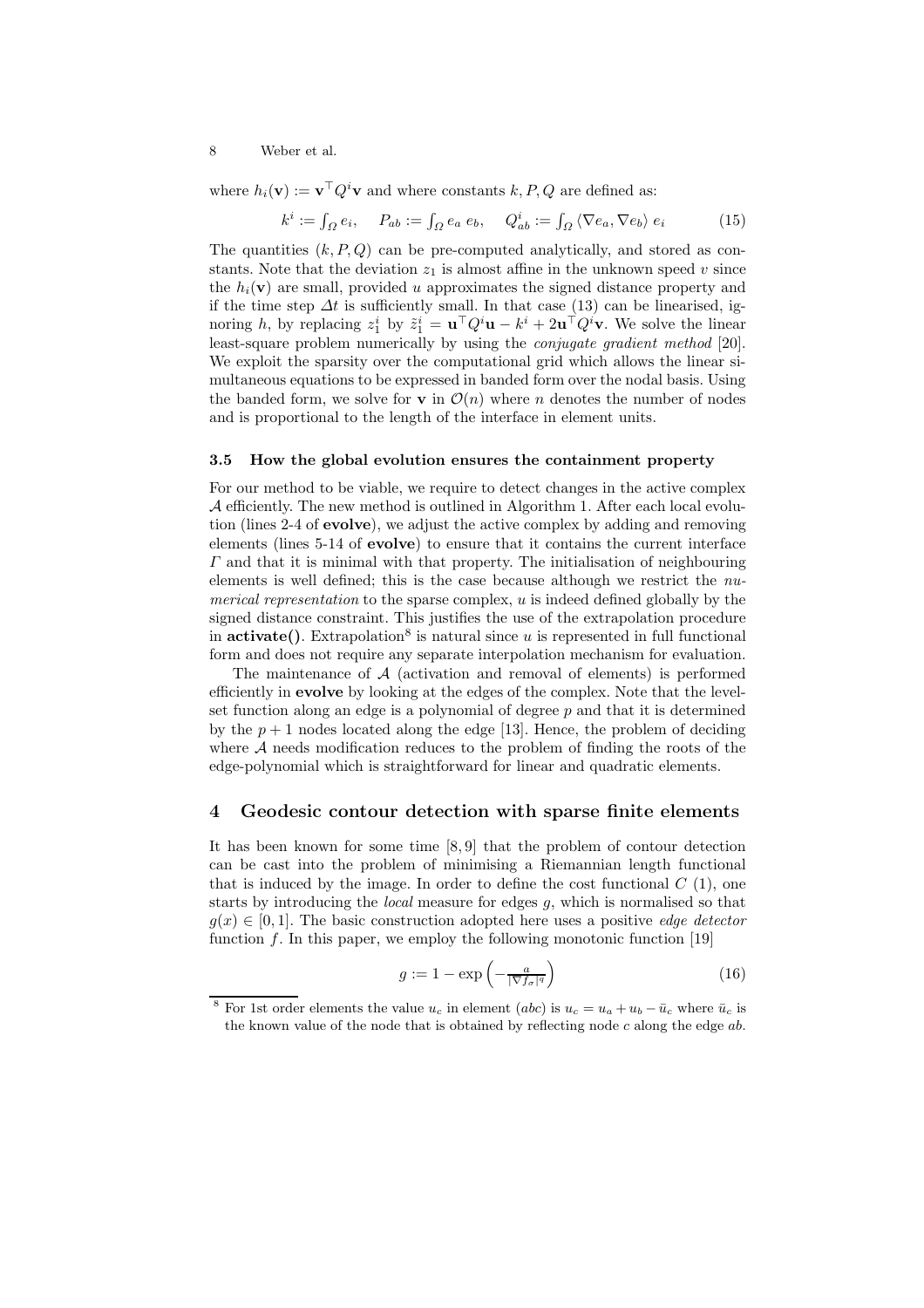| <b>Algorithm 1</b> Geodesic level-set algorithm with sparse finite elements                                                                                                                                                                                                                                    |                                                                                                                                                                                                                                                                                                                                                                                                                                        |
|----------------------------------------------------------------------------------------------------------------------------------------------------------------------------------------------------------------------------------------------------------------------------------------------------------------|----------------------------------------------------------------------------------------------------------------------------------------------------------------------------------------------------------------------------------------------------------------------------------------------------------------------------------------------------------------------------------------------------------------------------------------|
| 1: detect geodesic contour:<br>2: smoothen image with Gaussian( $\sigma$ )<br>3: compute image metric $q$ {see (16)}<br>4: initialise level-set $u$ as sparse<br>finite element complex $\mathcal A$<br>$5:$ repeat<br>evolve(u,g)<br>6:<br>7: until converged<br>8: output interface $\Gamma(u)$<br>9: return | 1: $evolve(u,g)$ :<br>{Update $u$ :}<br>2: compute $A_1, A_2$ and $b_1, b_2$ such that<br>$z_l = A_l \mathbf{v} + b_l$ {see (13), (19)}<br>3: solve the least square equation<br>$A^{\top}(A\mathbf{v}+b)=0$ (C.G. method)<br>4: $u \leftarrow u + v$ {see (6)}<br>{Now update the active complex $A$ :}<br>5: for all edges $E \in \mathcal{A}$ that contain a root do<br>6:<br>for all E-adjacent elements $T \notin \mathcal{A}$ do |
| 1: $active(T)$ :<br>2: for all nodes V of element T do<br>if $V \notin \mathcal{A}$ then<br>3:<br>initialise $V$ (extrapolate from<br>4:<br>active T-adjacent elements)<br>end if<br>5:<br>$6:$ end for<br>7: add element to $\mathcal A$<br>8: return                                                         | 7:<br>active(T)<br>end for<br>8:<br>$9:$ end for<br>10: for all $T \in \mathcal{A}$ do<br>11:<br>if no edge of $T$ is active then<br>12:<br>remove $T$ from $A$<br>13:<br>end if<br>$14:$ end for<br>15: return                                                                                                                                                                                                                        |

where  $f_{\sigma}$  is smoothed with a Gaussian of scale parameter  $\sigma$  and  $a, q$  are real constants that control the scale of sensitivity and the slope as parameters of the normalising function. For the experiments in this paper, we employ the following edge detector functions f:

- **Colour edges:**  $f(x) = I(x)$  where the image I has values in rgb-space.
- Gaussian colour edges:

$$
f(x) = \exp\left(-\frac{\gamma}{2}(I(x) - \bar{y})^\top \Sigma^{-1}(I(x) - \bar{y})\right)
$$
 (17)

here,  $\bar{y}$  is a fixed colour,  $\Sigma$  is a covariance matrix,  $\gamma$  a positive constant and I has values in rgb-space. For our examples, we obtain the covariance matrix by sampling m pixel-values  $\{y_j\}$  in a user-defined region:

$$
\bar{y} := \tfrac{1}{m} \sum_j y_j \qquad \varSigma := \left( \tfrac{1}{m} \sum_j y_j y_j^{\top} \right) - \bar{y} \, \bar{y}^{\top}
$$

#### 4.1 Geodesic evolution equation

The velocity function  $\beta$  which asymptotically minimises C for signed distance functions can be shown [12, 21] to be:

$$
\beta|_{\Gamma} = \langle \nabla g, \nabla \phi \rangle + g \left( \nabla^2 \phi + c \right) \tag{18}
$$

where  $c$  is the coefficient of the so-called "balloon force"  $[22, 3, 12]$  and we refer to [7] for the connection to parametric snakes [23] that has been discussed in the literature. The "balloon force" term does not arise from the cost minimisation but is useful in certain situations [21].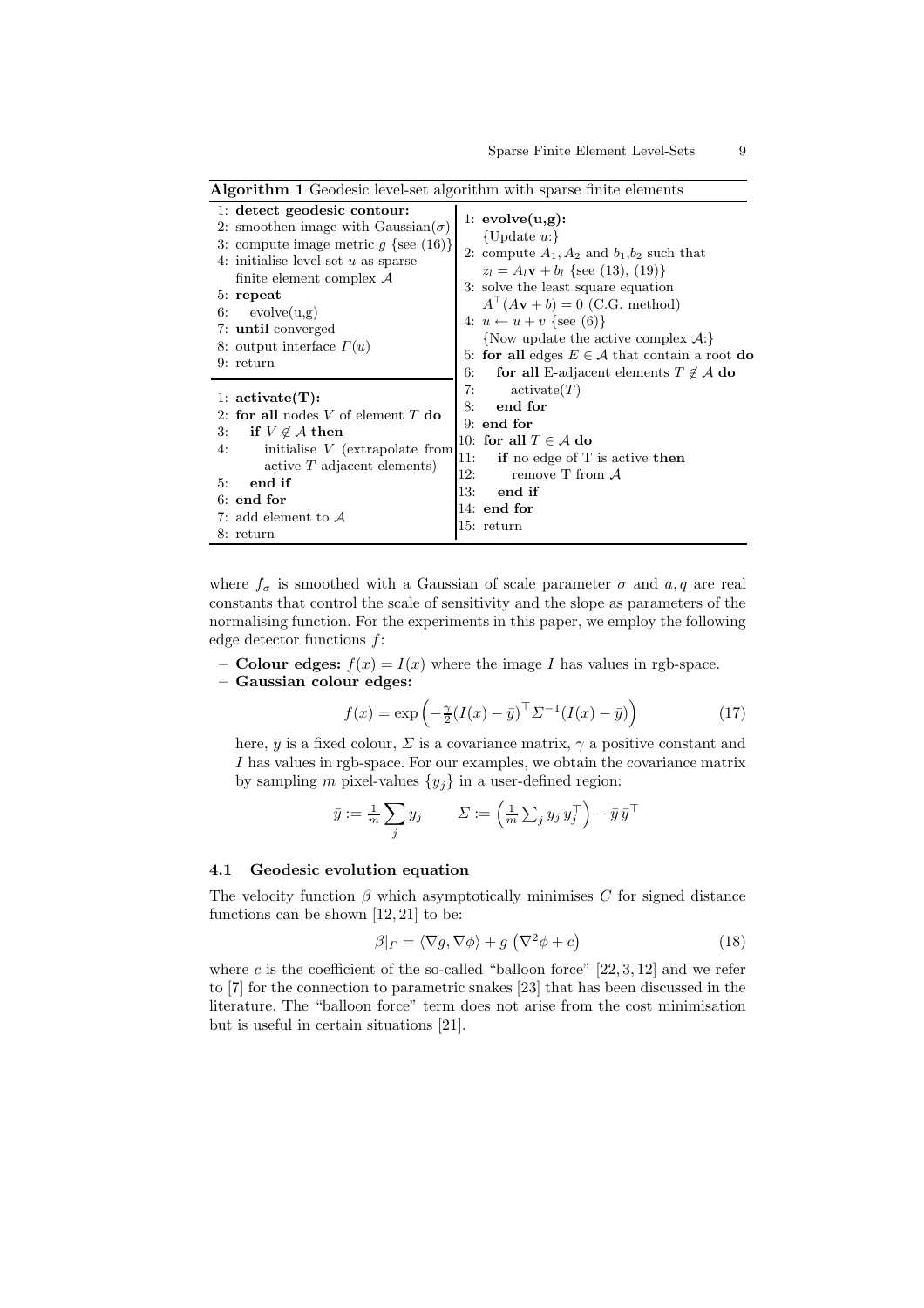#### 4.2 Numerical form of the evolution

In order to apply the new numerical method of Section 3, we have to perform the evaluation of  $z_2$  in (14) for the geodesic case. It is well known ([19], *implicit* scheme) that the evaluation of  $\beta(u+v)$  instead of  $\beta(u)$  in (14) is preferable since it does not impose a limit on the time-step  $\Delta t$ . Note that unlike in the case of the diffusion on images [19], the implicit scheme is computationally feasible due to the sparse representation. Using Green's formula, it can be shown that the weak form (14) of the velocity equation (18) becomes:

$$
z_2^i = \left(P_i - \Delta t \left[ (B_i - Q_i) \mathbf{g} \right]^\top \right) \mathbf{v} - \Delta t \left( c \, P_i \, \mathbf{g} + \mathbf{u}^\top (B_i - Q_i) \, \mathbf{g} \right) \tag{19}
$$

where we have also represented  $q$  in nodal basis and where we have introduced

$$
B_{ik}^{j} := \int_{\partial\Omega} e_k \; e_i \; \langle \nabla e_j, \mathcal{V} \rangle \tag{20}
$$

as boundary integral constants with  $\mathcal V$  denoting the outward normal along  $\partial\Omega$ .

*Proof.* (Outline) by (18) the interface speed is  $\beta|_{\Gamma} = \text{div}(q N) + c q$  and, by the signed distance property  $N = \nabla u$  in the explicit scheme and  $N = \nabla (u + v)$  in the implicit scheme. Inserting  $\beta$  into (14) one obtains the following non-trivial term in the expression for  $z_2^i$ :  $-\Delta t \int_{\Omega} \text{div}(g N) e_i$ . Using Green's formula, we can move one differentiation onto the test function  $e_i$  and hence trade the second order derivatives for a boundary integral:

$$
\int_{\Omega} \text{div}(g N) e_i = \int_{\partial \Omega} e_i g \langle N, V \rangle - \int_{\Omega} g \langle N, \nabla e_i \rangle
$$

now (19) follows by writing  $u = \sum_j \mathbf{u}_j e_j$  and  $g = \sum_k \mathbf{g}_k e_k$ .

# 5 Results

This Section presents experimental results (Figures 4, 5, 6) obtained with our method using first order elements ( $p = 1$ ). The smoothing constant  $\sigma$  and the type of metric are selected manually for each example. In order to complete the definition of the metric we determine the parameters  $a$  and  $q$  in (16) automatically such that the average gradient magnitude  $\langle |\nabla f_{\sigma}|\rangle$  over the image results in  $g = \frac{1}{2}$  and that the slope of g with respect to the gradient magnitude equals  $-1/\langle |\nabla f_{\sigma}|\rangle$  at this point.

Numerically, we compute the gradient using central difference operators and define the finite element functional  $g$  by introducing one node per pixel. In this way g is defined over the entire image domain (unlike the sparse functional  $u$ ). For the evolution, we choose the balloon force constant  $c$  individually and set  $\alpha = 1$  in (12). In our experiments we also set  $\Delta t = 1$ . In principle, one could choose a larger time step in the implicit scheme but we limit  $\Delta t$  here to ensure a small value of  $h$  in  $(13)$  and not to overshoot any details during the evolution.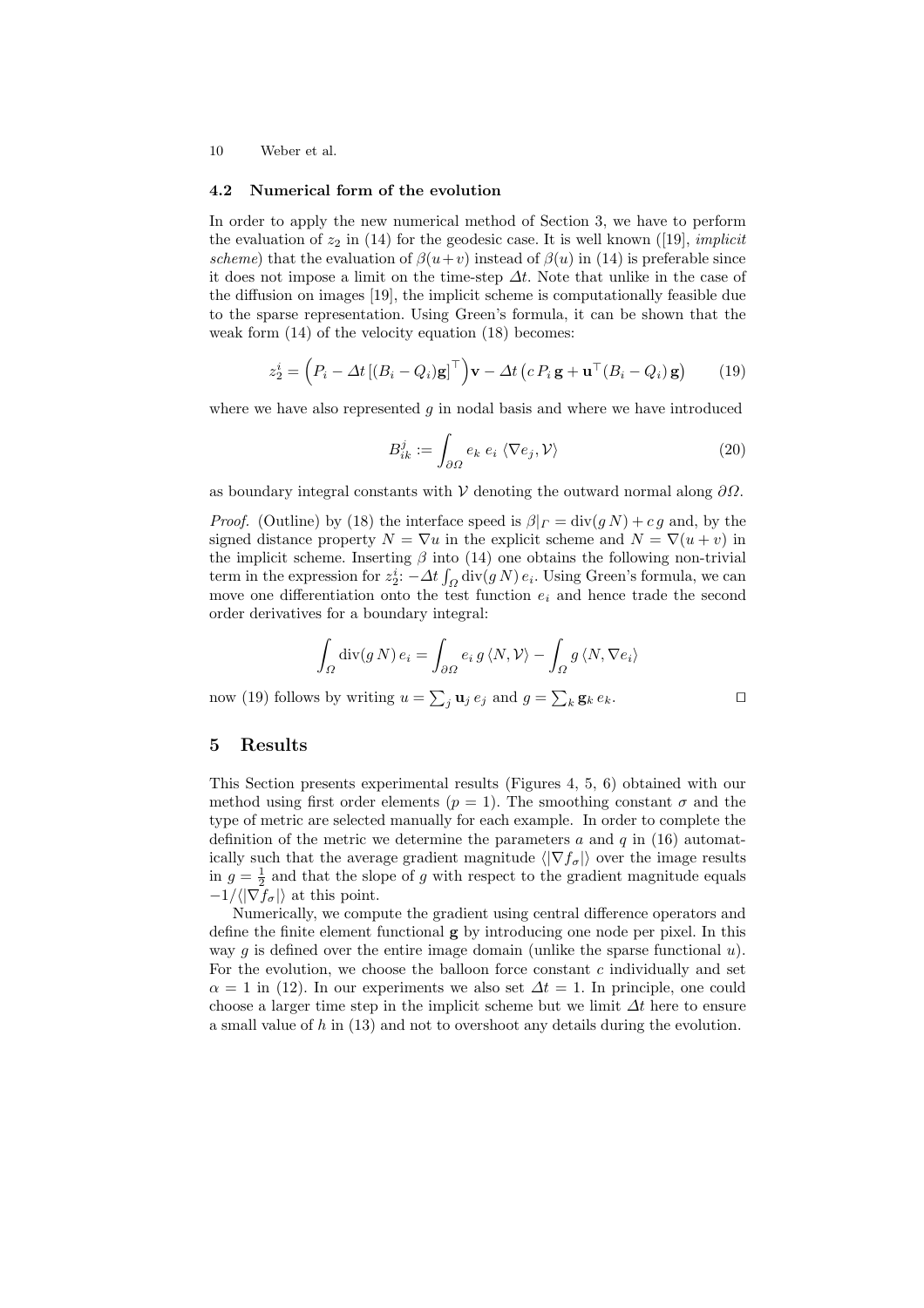

Fig. 4. Nested contour detection: (a) The outline of an image of a wooden Krishnafigure  $(266 \times 560)$  pixels) is used to initialise the level-set function and to extract a Gaussian distribution of the background. (b) Geodesic minimisation (parameters:  $\gamma =$  $0.1, \sigma = 2, c = 0.4$ ) leads to the detection of the outer contour. Note the faithful capture of sculptural details such as the pipe which require a stabilised method. (c) Using our metric inversion method [21] the nested contours (holes) are detected automatically.



Fig. 5. Cycling fish sculpture: (a) A user-specified circle is placed on the image  $(429 \times 577 \text{ pixels})$  as initial level-set and to define a Gaussian colour distribution. (b) Geodesic evolution (parameters:  $\gamma = 0.1$ ,  $\sigma = 1.5$ ,  $c = -0.3$ ) with an 'inflating' balloonforce results in the displayed contour. (c) shows the pixels for which  $u < 0$ .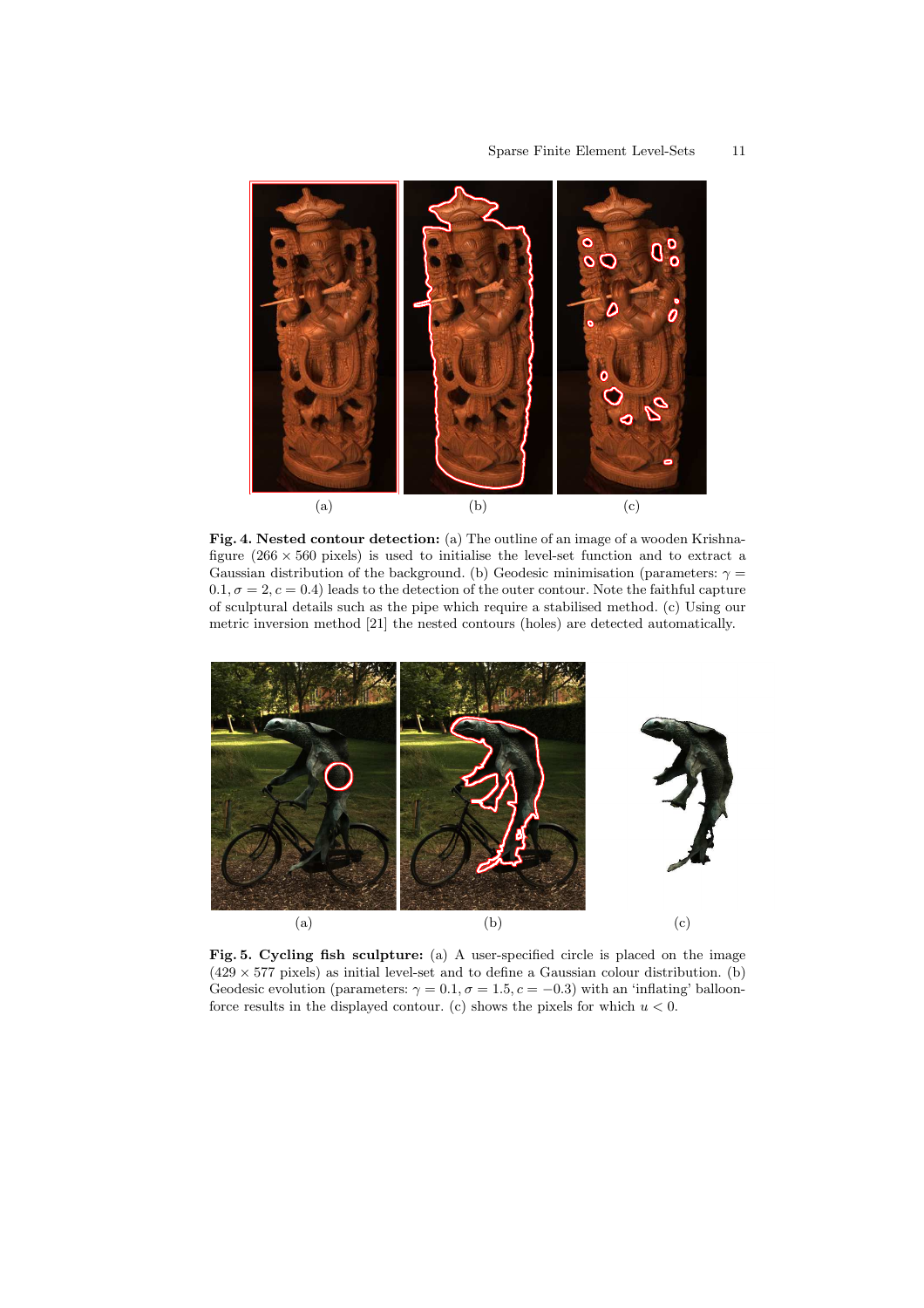

Fig. 6. Cliff example: The input image  $(384 \times 512)$  pixels) is displayed in (a) with the user defined initial level-set superimposed. (b) shows the converged contour and (c) the obtained segmentation. In order to define the metric  $g$ , a Gaussian in rgb-space that represents the colour distribution inside the circle was defined  $(\sigma = 1.5, \gamma = 10^{-1.5})$ . A negative balloon-force  $(c=-0.3)$  was employed to 'inflate' the initial circle towards the boundaries of the region.

# 6 Conclusions and future work

We have proposed a new level-set scheme and algorithm for automatically fitting image contours, robustly and efficiently. Even nested contour structures are detected automatically by applying the metric-inversion method [21] to the algorithm. We exploited the signed distance constraint systematically to obtain a sparse representation while having a well defined global continuation. For the numerical representation, we replaced previously used finite difference methods and use a dynamically changing finite element complex instead. We incorporated the signed distance constraint into the evolution equations and obtained an algorithm that avoids the periodic re-initialisations required by others. We demonstrated the resulting improvements with respect to stability and accuracy. The efficiency, in common with previous schemes, derives from the banded representation, and this is enhanced by the introduction of finite elements which minimises the band width. Using a weak formulation of the evolution equations, we were able to accurately implement curvature dependant evolutions without having to explicitly compute second order derivatives. Various further developments and investigations are underway:

- Extension to the 3D case with tetrahedral elements. As mentioned in Section 2.2, 3-space can be partitioned using a regular mesh of tetrahedrons with a single element shape. Applications include medical imaging and surface reconstruction for model acquisition.
- Implementation of efficient second order finite elements.
- Applications using more sophisticated metrics (e.g. texture segmentation).